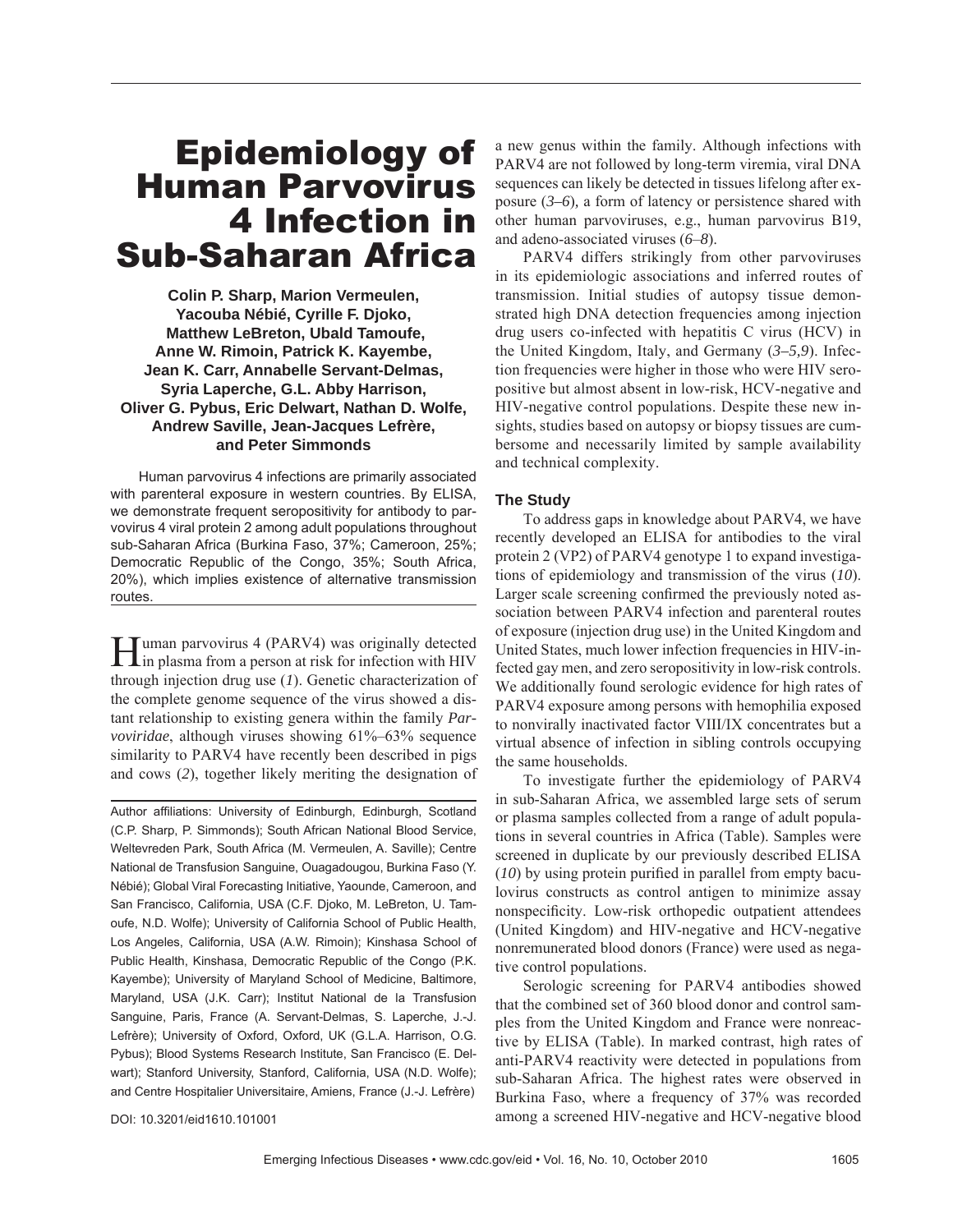## **DISPATCHES**

| Table. Octobic valches of Human parvovitus + antibouics in sub-Sanaran Allican and control populations |                                |     |                  |                  |                    |            |                 |
|--------------------------------------------------------------------------------------------------------|--------------------------------|-----|------------------|------------------|--------------------|------------|-----------------|
|                                                                                                        |                                |     | Co-infection     |                  | Mean year of birth | Collection | PARV4 positive, |
| Country                                                                                                | Category                       | No. | HIV <sup>+</sup> | HCV <sup>+</sup> | (range)            | year       | no. (%)         |
| Burkina Faso                                                                                           | Blood donors                   | 167 |                  | 0                | 1982 (1951–1999)   | 2007       | 62(37.1)        |
| Cameroon                                                                                               | General population             | 238 | 0                | 0                | 1968 (1962–1972)   | 2007       | 59 (24.8)       |
| Democratic Republic<br>of the Congo                                                                    | Military population            | 221 | $2\S$            | 0                | 1968 (1936-1986)   | 2007       | 78 (35.3)       |
| South Africa                                                                                           | Blood donors<br>(HIV-positive) | 170 | 170              | 0                | 1976 (1945-1990)   | 2007       | 62 (36.4)       |
| South Africa                                                                                           | Blood donors<br>(HIV-negative) | 180 | 0                | $\Omega$         | <b>NA</b>          | 2009       | 8(4.4)          |
| United Kingdom                                                                                         | General population             | 161 | <b>ND</b>        | <b>ND</b>        | 1950 (1937-1977)   | 2005       | 0               |
| France                                                                                                 | Blood donors                   | 199 |                  | 0                | 1965 (1943–1989)   | 2008       |                 |

Table. Seroprevalence of human parvovirus 4 antibodies in sub-Saharan African and control populations\*

\*HCV, hepatitis C virus; PARV4, human parvovirus 4; NA, not available; ND, screening not done.

†HIV-1 screening methods: South Africa, France: fourth-generation ELISA.

‡HCV screening methods: Burkina-Faso, South Africa, France: third-generation ELISA, recombinant immunoblot assay confirmation of positive results; Democratic Republic of the Congo: third-generation ELISA, exclusion of reactive samples; Cameroon: PCR-based screening, exclusion of PCR-positive samples. United Kingdom: not screened (ND), low risk background and absence of parenteral or HIV risk factors.

§1 of 2 HIV-positive samples was seropositive for PARV4.

donor population. Frequencies of seropositivity were 25% and 35% in Cameroon and Democratic Republic of the Congo, respectively, and lowest in South Africa (4% in HIV-negative persons). However, within the latter group, HIV-1–infected donors were significantly more frequently seropositive for PARV4 than those who were not infected with HIV  $(36\%; p<0.0001$  by Fisher exact test). However, even with this risk factor, the overall prevalence was not as high as observed in the HIV-negative blood donors in Burkina Faso.

#### **Conclusions**

These findings provide new and unexpected information on the epidemiology and transmission of PARV4. First, although there is no evidence of PARV4 infection in nonpotentially exposed persons in Western countries (from the limited number currently surveyed), populations in sub-Saharan Africa, particularly in Central Africa, show high rates of exposure that cannot plausibly be accounted for by parenteral exposure. For example, the highest rate of seropositivity was observed among blood donors in Burkina Faso and Democratic Republic of the Congo who were uniformly negative for HCV antibodies, as well as for HIV-1 antibodies, by third-generation screening. In this setting, HCV infections are a frequent correlate of multiple blood transfusions and use of unsterilized needles in medical treatment or vaccination, as well as injection drug use. The high rate of seropositivity among HCV screen-negative samples from all 4 countries in Africa provides strong evidence for an alternative route of PARV4 transmission that is largely or entirely absent in Western countries.

These findings are consistent with PCR-based evidence for PARV4 viremia, presumably associated with acute infection, among young children in rural Ghana (*11*), a country adjacent to Burkina Faso where similar conditions for virus transmission may exist. In this study group, parenteral

exposure was not identified, although infections were more frequent in families in low socioeconomic groups and those living near rivers and without a domestic water supply. In a separate study, autopsy samples from 2 HIV-infected African men (from Nigeria and Democratic Republic of the Congo) were PARV4 positive, despite not being infected with HCV and without a history of parenteral exposure  $(12)$ . Neither study identified the specific risk factors and PARV4 infection sources.

It clearly is a challenge to conceive transmission routes for a virus that will not be directly transmitted among members of the same household, as demonstrated by the hemophiliac sibling data for the United States (*10*). Hypotheses such as possible arthropod-borne or parasite-associated transmission require careful evaluation, bearing in mind that parvoviruses, in common with other DNA viruses, are highly host species specific, and no other instances of vector-borne transmission in this virus family have been recorded.

The second major observation was a substantial difference in the rate of PARV4 seropositivity between those who were HIV infected and those uninfected (in South Africa, 36% and 4%, respectively). This association with HIV appears initially consistent with higher frequencies of PARV4 seropositivity reported among HIV (and HCV) coinfected injection drug users in Western countries. However, in the latter group, the association with HIV-1 was thought to reflect a greater frequency of illicit injection with shared needles (4,9). Furthermore, low frequencies or absence of PARV4 infections were observed in HCVuninfected persons acquiring HIV-1 infection by sexual contact. How HIV-1 facilitates or becomes epidemiologically associated with PARV4 infection in HCV-negative South African blood donors thus remains unexplained in a population where HIV-1 infections are primarily acquired through sexual contact.